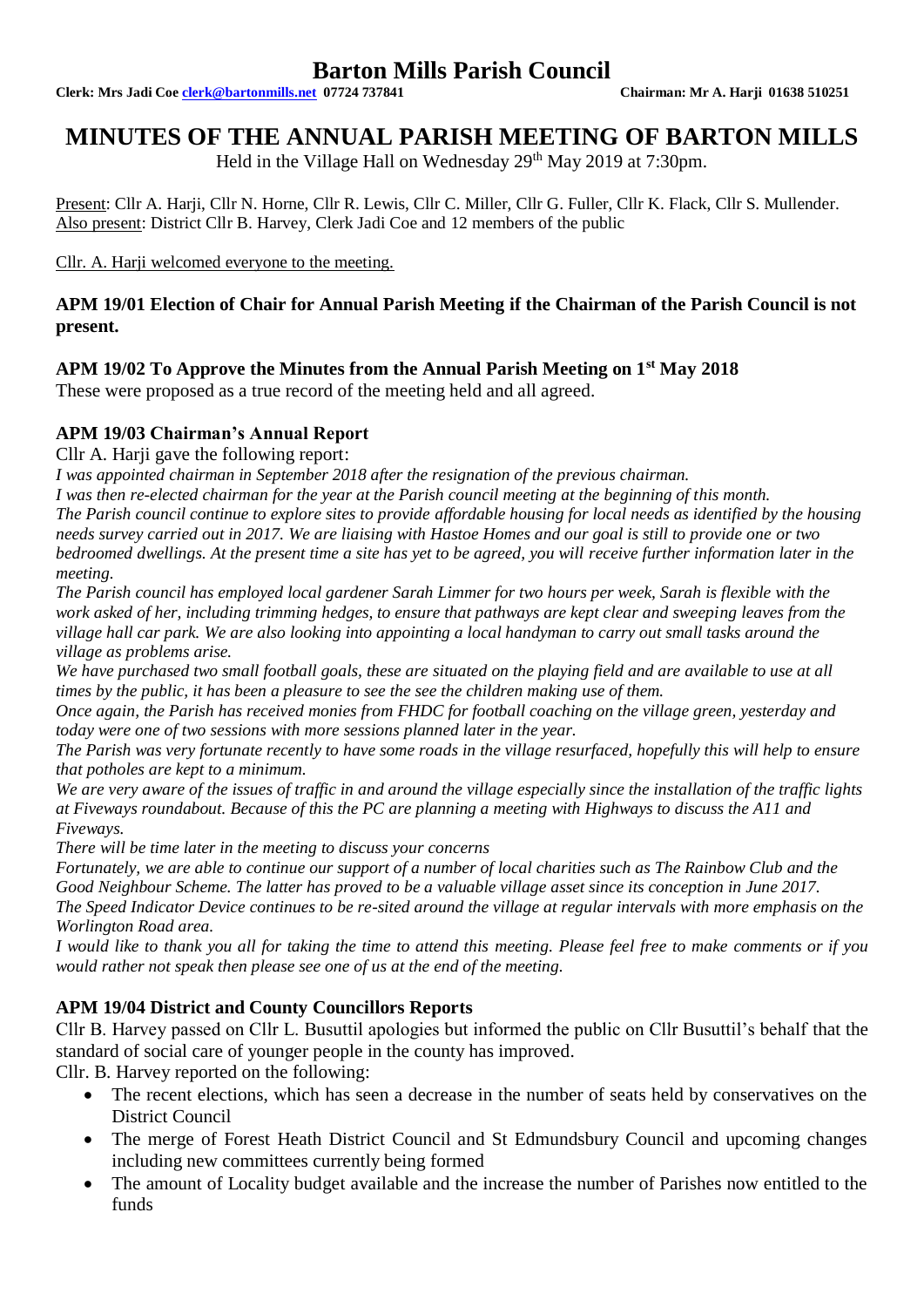**Clerk: Mrs Jadi Coe [clerk@bartonmills.net](mailto:clerk@bartonmills.net) 07724 737841 Chairman: Mr A. Harji 01638 510251**

- His help towards local schemes including the Peace Garden works and football coaching from last year's locality budget
- He is no longer a voting member on the planning committee but is pleased to continue to offer general advice and help with planning matters, and he can be contacted directly.

Cllr. A. Harji thanked Cllr. B. Harvey for his contribution and attendance at the meeting.

## **APM 19/05 Financial Overview for Year Ending 31st March 2019**

Cllr. A. Harii gave the following report:

*The Accounts have been prepared by the clerk and responsible officer Jadi Coe and these were approved at the last Parish Council meeting on 7th May and are now with the external auditors PKF Littlejohn.*

*Total income for the year £28,469 and the expenditure in the year was £31,245 this resulted in a deficit of £2,776. However, this deficit was mainly covered by the earmarked reserves for lighting renewals brought forward from the previous year. Street Lighting has cost the Parish in total this year £11,890 of this £8,326 was for renewal of two street lights on The Street including the one at the corner of Church Meadow. The third one was adjacent to Station Road which has improved the lighting on the Worlington Road. The Parish spent a total of £4,913 on the playing field in the year, this includes cutting of the field, work required to trees, planters and keeping the play equipment maintained.*

*Going forward to the current year 2019/20 the total precept budgeted was £21,380. Expenditure budgeted for the year total £28,280 which incudes, £4,900 for further new street lights, improvements in the Village Hall car park, £3,200 on grass cutting and football pitch, this extra expense was to improve the playing fields grass surface as it was very patchy and weed filled. We have been informed of the improvements already.* 

*Any questions on the accounts the clerk will try to answer tonight or she may need to get back to you after the meeting.*

No questions were asked.

### **APM 19/06 Update on Affordable Housing site options**

Cllr A. Harji declared an interest in the agenda item and asked Vice Chairman Cllr. N. Horne to take chair before leaving the room.

Cllr N. Horne informed those in attendance that Cllr. R. Lewis would present to them the situation the Parish Council are in and the possible sites available and feedback from parishioners would be appreciated to help the Parish Council move forward.

Cllr. R. Lewis reported the following:

*The original affordable housing scheme saw 6 houses built on Church Lane, this was managed by Hastoe Homes and these are now occupied by people with a local connection to Barton Mills.* 

*It was noted after the completion of the existing site that there could be a further need for affordable homes in Barton Mills and the Parish Council asked Hastoe Homes to carry out a local needs survey. The results showed there was a need especially of one and two bedroom bungalows.*

*Affordable homes are known as exception site schemes and there are rigid rules and regulations in regards to allowable sites. The site must be on the edge of the settlement boundary of the parish, a reason for this is the land is considerable cheaper as it is not general building land but agricultural land.*

*The Parish Council looked at a map of the village and identified 12 possible sites that could be used to site the affordable homes, these options were then given to Hastoe Homes and West Suffolk planners. The decision from the planners resulted in only two of the 12 sites being suitable, Suffolk County Council land on* 

*Church Lane by the existing affordable home site and land owned privately along Church Lane opposite the existing affordable home site.*

*The land owned by Suffolk County Council was explored as a site and after a meeting with SCC the offer of land looked promising however since this meeting SCC have stated they will not be willing to sell the piece only required for affordable homes as they wish to maximise the land value of this site and are looking into developing the whole site and although this would include affordable homes these would not be limited to local people. However, in the last week the Parish Council have been informed that the chances the planners will allow building on this site are slim as Suffolk County Council did not include this site in a recent Call for Sites. Therefore, SCC may now be willing to sell Hastoe Homes a small piece for affordable homes only. The land owners on the site along Church Lane have generously offered to sell some of their land to Hastoe Homes but unfortunately the piece the land owners are willing to sell, a strip that backs onto Manor View, will upset several local residents and therefore this is not the Parish Council preferred site.*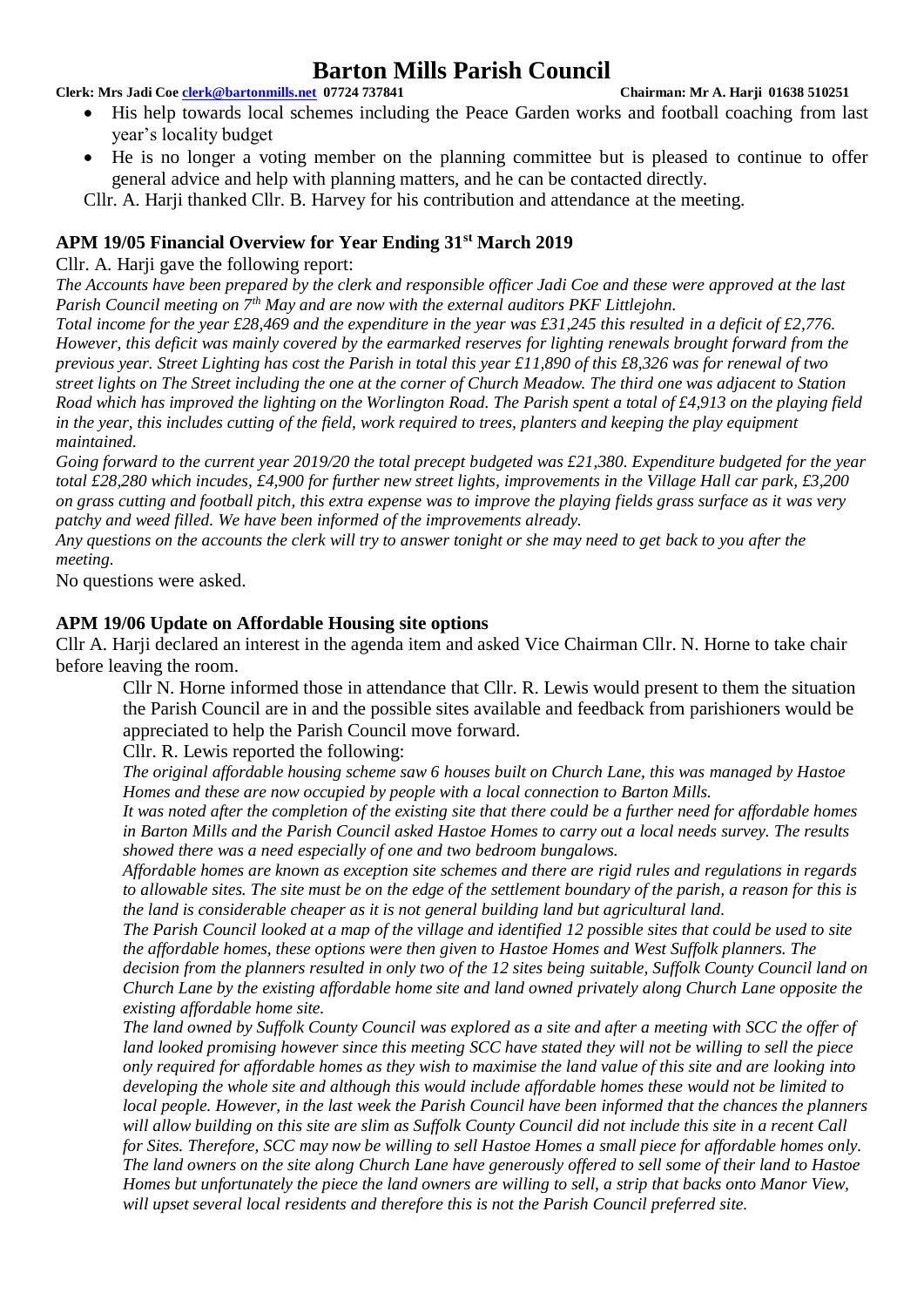#### **Clerk: Mrs Jadi Coe [clerk@bartonmills.net](mailto:clerk@bartonmills.net) 07724 737841 Chairman: Mr A. Harji 01638 510251**

*There is also now the potential of one other site which is land by the corner of the village green. The site was originally rejected by planners due to access to the site, but the Parish Council have instructed Hastoe Homes to ask planners to re look at this site. The land owners have also stated they may sell this piece of*  land. The Parish Council feel this site would be more suitable as it would have less impact on neighbouring *properties.*

*In summary three options:*

*Church Lane, backing onto Manor View, available now*

*Suffolk County Council land off Church Lane, only a possible site at the present time Land at the corner of Village Green, only a possible site at the present time*

Cllr N. Horne stated that there is a need for homes and now the Parish Council need to agree a site and what compromises need to be made to provide affordable homes.

A member of the public queried that the privately-owned site backing onto Manor View was never on the map of original sites identified. It was answered that the original map was not an exact location but of a general location only.

A member of the public asked if it was agreed to go ahead with the privately-owned site backing onto Manor View, could the site plan be altered to allow the road between the new homes and existing homes. It was reported the current layout is a guide only and that the site layout would go through the normal planning process where local residents can have a say. He was also reassured that the Parish Council would take on board residents views on the layout.

A member of the public asked whether land owners of the site backing onto Manor View had applied for additional access points onto their land. The Parish Council said there were not aware of any application in regards to this, and that there may be confusion from when the Parish Council had asked the land owner for a different piece of land and that the Parish Council would consider access point to the farm land if this was the land owners main concerns in regards to the exact site. A member of the public voiced their concerns that their house value could fall if the site behind Manor View was chosen.

Cllr N. Horne asked that the public appreciate that the Parish Council have tried their best to find an option that has the least effect on neighbouring properties as possible but if it comes to the site backing onto Manor View, the Parish Council would try to lessen the impact on neighbours as much as possible.

Cllr. R. Lewis reported that the homes would be mainly of low-level bungalows and that the land owners of the site backing onto Manor View are aware of the effect on neighbouring properties and are positively inputting these views to Hstoe Homes.

One member of the public voiced concerns that if the land was sold then the agreement for bungalows could be overridden and big houses could be built and building on this site could also encourage the development of further properties on the remaining land.

It was reported that Barton Mills is a secondary village and current planning policy does not allow for large development in secondary villagers.

A member of the public spoke of his views that his home on Church Lane now is beginning to feel like it's in the middle of an estate due to the new homes in the area.

It was reported there are lots of people to try to satisfy when looking at sites for development. The members of the public were thanked for their input and it was reported hopefully a site could be agreed soon.

#### **APM 19/07 Update on Fiveways, A11 and local traffic including parishioners' concerns**

Cllr A. Harji gave the following report in Cllr. P Boura's absence:

*The Parish Council haven't heard anything since two Councillors attended a meeting in June last year. Since then, the traffic lights have, of course been installed.*

*At that meeting, we were told that Highways England were looking for funding to carry out a full traffic survey at the Chalk Hill/Herringswell Rd junctions with a view to increasing safety there. These junctions had not been considered as part of the work on Fiveways. This might include installing a slip road.*

*The traffic lights are only an interim solution for the roundabout. Construction of a long-term solution has been put forward as part of RIS2 road improvement programme. As far as I know, we are still waiting for an announcement on*